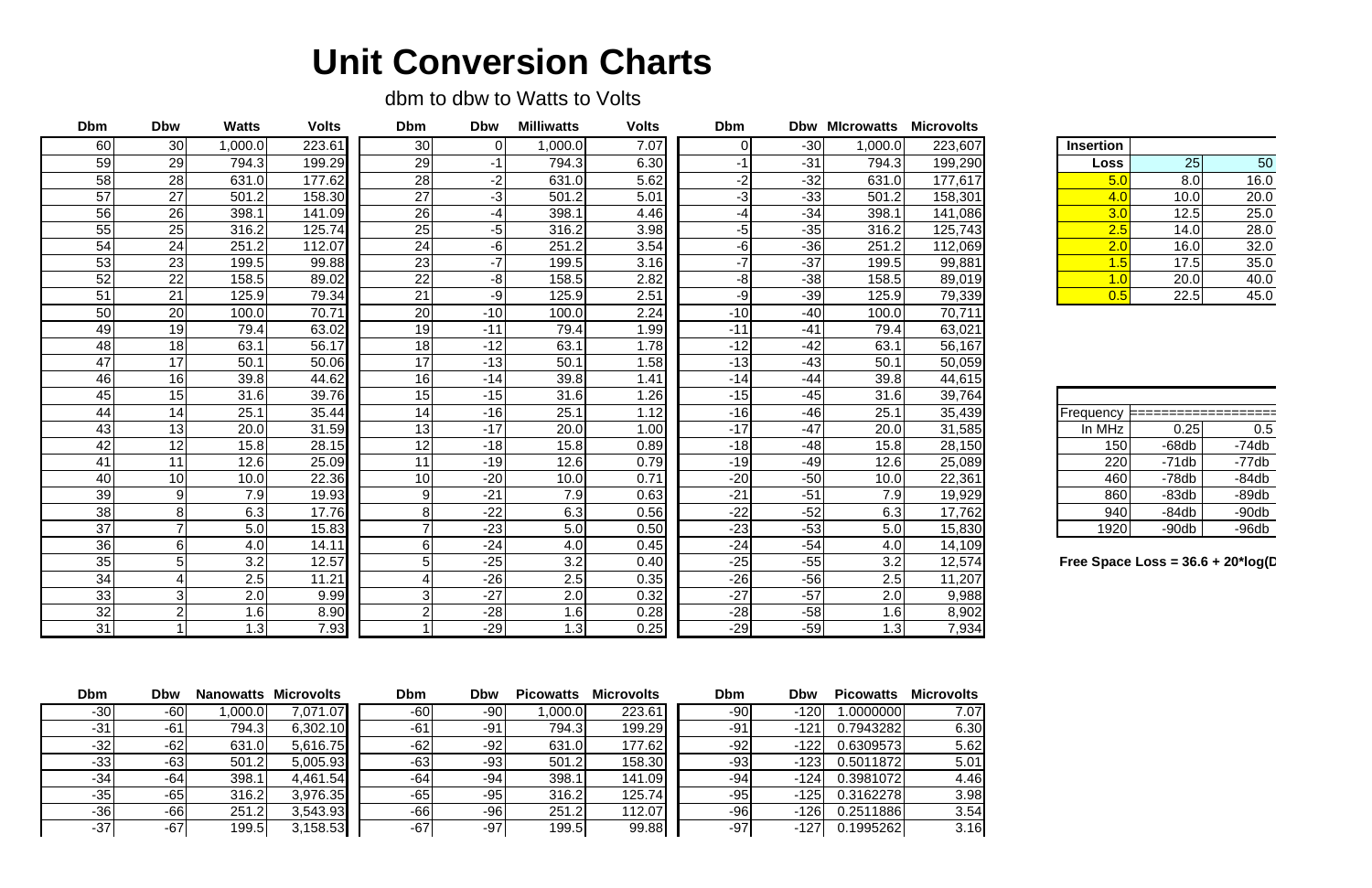| $-38$ | $-68$ | 158.5 | 2,815.04 | $-68$ | $-98$  | 158.5 | 89.02 | $-98$  | $-128$ | 0.1584893 | 2.82 |
|-------|-------|-------|----------|-------|--------|-------|-------|--------|--------|-----------|------|
| $-39$ | $-69$ | 125.9 | 2,508.91 | $-69$ | $-99$  | 125.9 | 79.34 | $-99$  | $-129$ | 0.1258925 | 2.51 |
| $-40$ | $-70$ | 100.0 | 2,236.07 | $-70$ | $-100$ | 100.0 | 70.71 | $-100$ | $-130$ | 0.1000000 | 2.24 |
| $-41$ | $-71$ | 79.43 | ,992.90  | $-71$ | $-101$ | 79.43 | 63.02 | $-101$ | $-131$ | 0.0794328 | 1.99 |
| $-42$ | $-72$ | 63.10 | ,776.17  | $-72$ | $-102$ | 63.10 | 56.17 | $-102$ | $-132$ | 0.0630957 | 1.78 |
| $-43$ | $-73$ | 50.12 | ,583.01  | $-73$ | $-103$ | 50.12 | 50.06 | $-103$ | $-133$ | 0.0501187 | 1.58 |
| $-44$ | $-74$ | 39.81 | ,410.86  | $-74$ | $-104$ | 39.81 | 44.62 | $-104$ | $-134$ | 0.0398107 | 1.41 |
| $-45$ | $-75$ | 31.62 | ,257.43  | $-75$ | $-105$ | 31.62 | 39.76 | $-105$ | $-135$ | 0.0316228 | 1.26 |
| $-46$ | $-76$ | 25.12 | ,120.69  | $-76$ | $-106$ | 25.12 | 35.44 | $-106$ | $-136$ | 0.0251189 | 1.12 |
| $-47$ | $-77$ | 19.95 | 998.81   | $-77$ | $-107$ | 19.95 | 31.59 | $-107$ | $-137$ | 0.0199526 | 1.00 |
| $-48$ | $-78$ | 15.85 | 890.19   | $-78$ | $-108$ | 15.85 | 28.15 | $-108$ | $-138$ | 0.0158489 | 0.89 |
| $-49$ | $-79$ | 12.59 | 793.39   | $-79$ | $-109$ | 12.59 | 25.09 | $-109$ | $-139$ | 0.0125893 | 0.79 |
| $-50$ | $-80$ | 10.00 | 707.11   | $-80$ | $-110$ | 10.00 | 22.36 | $-110$ | $-140$ | 0.0100000 | 0.71 |
| $-51$ | $-81$ | 7.943 | 630.21   | $-81$ | $-111$ | 7.943 | 19.93 | $-111$ | $-141$ | 0.0079433 | 0.63 |
| $-52$ | $-82$ | 6.310 | 561.67   | $-82$ | $-112$ | 6.310 | 17.76 | $-112$ | $-142$ | 0.0063096 | 0.56 |
| $-53$ | $-83$ | 5.012 | 500.59   | $-83$ | $-113$ | 5.012 | 15.83 | $-113$ | $-143$ | 0.0050119 | 0.50 |
| $-54$ | $-84$ | 3.981 | 446.15   | $-84$ | $-114$ | 3.981 | 14.11 | $-114$ | $-144$ | 0.0039811 | 0.45 |
| $-55$ | $-85$ | 3.162 | 397.64   | $-85$ | $-115$ | 3.162 | 12.57 | $-115$ | $-145$ | 0.0031623 | 0.40 |
| $-56$ | $-86$ | 2.512 | 354.39   | $-86$ | $-116$ | 2.512 | 11.21 | $-116$ | $-146$ | 0.0025119 | 0.35 |
| $-57$ | $-87$ | 1.995 | 315.85   | $-87$ | $-117$ | 1.995 | 9.99  | $-117$ | $-147$ | 0.0019953 | 0.32 |
| $-58$ | $-88$ | 1.585 | 281.50   | $-88$ | $-118$ | .585  | 8.90  | $-118$ | $-148$ | 0.0015849 | 0.28 |
| $-59$ | $-89$ | .259  | 250.89   | $-89$ | $-119$ | 1.259 | 7.93  | $-119$ | $-149$ | 0.0012589 | 0.25 |

| <b>Return Loss</b> | <b>VSWR</b> |
|--------------------|-------------|
| 30                 | 1.06        |
| 25                 | 1.11        |
| 20                 | 1.20        |
| 19                 | 1.25        |
| 18                 | 1.28        |
| 17                 | 1.33        |
| 16                 | 1.37        |
| 15                 | 1.43        |
| 14                 | 1.50        |
| 13                 | 1.57        |
| 12                 | 1.67        |
| 11                 | 1.78        |
| 10                 | 1.92        |
| 9                  | 2.10        |

|                                | <b>Dbm</b> | <b>Dbw</b> | <b>Picowatts</b> | <b>Microvolts</b> | 25           | 1.11 |
|--------------------------------|------------|------------|------------------|-------------------|--------------|------|
| $Dbw = Dbm - 30$               | $-120$     | $-150$     | 0.0010000        | 0.224             | 20           | 1.20 |
|                                | $-121$     | $-151$     | 0.0007943        | 0.199             | 19           | 1.25 |
| Watts = $10^{6}$ (dbm/10)/1000 | $-122$     | $-152$     | 0.0006310        | 0.178             | 18           | 1.28 |
|                                | $-123$     | $-153$     | 0.0005012        | 0.158             | 17           | 1.33 |
| Volts = Square Root (dbm*50)*  | $-124$     | $-154$     | 0.0003981        | 0.141             | 16           | 1.37 |
|                                | $-125$     | $-155$     | 0.0003162        | 0.126             | 15           | 1.43 |
| * Assumes a 50 ohm circuit     | $-126$     | $-156$     | 0.0002512        | 0.112             | 14           | 1.50 |
|                                | $-127$     | $-157$     | 0.0001995        | 0.100             | 13           | 1.57 |
|                                | $-128$     | $-158$     | 0.0001585        | 0.089             | 12           | 1.67 |
|                                | $-129$     | $-159$     | 0.0001259        | 0.079             | 11           | 1.78 |
|                                | $-130$     | $-160$     | 0.0001000        | 0.071             | 10           | 1.92 |
|                                | $-131$     | $-161$     | 0.0000794        | 0.063             | 9            | 2.10 |
|                                | $-132$     | $-162$     | 0.0000631        | 0.056             |              |      |
|                                | $-133$     | $-163$     | 0.0000501        | 0.050             |              |      |
|                                | $-134$     | $-164$     | 0.0000398        | 0.045             | <b>Watts</b> | dbm  |
|                                | $-135$     | $-165$     | 0.0000316        | 0.040             | 300          | 54.8 |
|                                | $-136$     | $-166$     | 0.0000251        | 0.035             | 200          | 54.0 |
|                                | $-137$     | $-167$     | 0.0000200        | 0.032             | 200          | 53.0 |
|                                | $-138$     | $-168$     | 0.0000158        | 0.028             | 150          | 51.8 |

| -134   | $-164$ | 0.0000398 | 0.045 | <b>Watts</b> | dbm  |
|--------|--------|-----------|-------|--------------|------|
| $-135$ | $-165$ | 0.0000316 | 0.040 | 300          | 54.8 |
| $-136$ | $-166$ | 0.0000251 | 0.035 | 200          | 54.0 |
| $-137$ | $-167$ | 0.0000200 | 0.032 | 200          | 53.0 |
| $-138$ | $-168$ | 0.0000158 | 0.028 | 150          | 51.8 |
| $-139$ | $-169$ | 0.0000126 | 0.025 | 100          | 50.0 |
| $-140$ | $-170$ | 0.0000100 | 0.022 | 75           | 48.8 |
| -141   | $-171$ | 0.0000079 | 0.020 | 50           | 47.0 |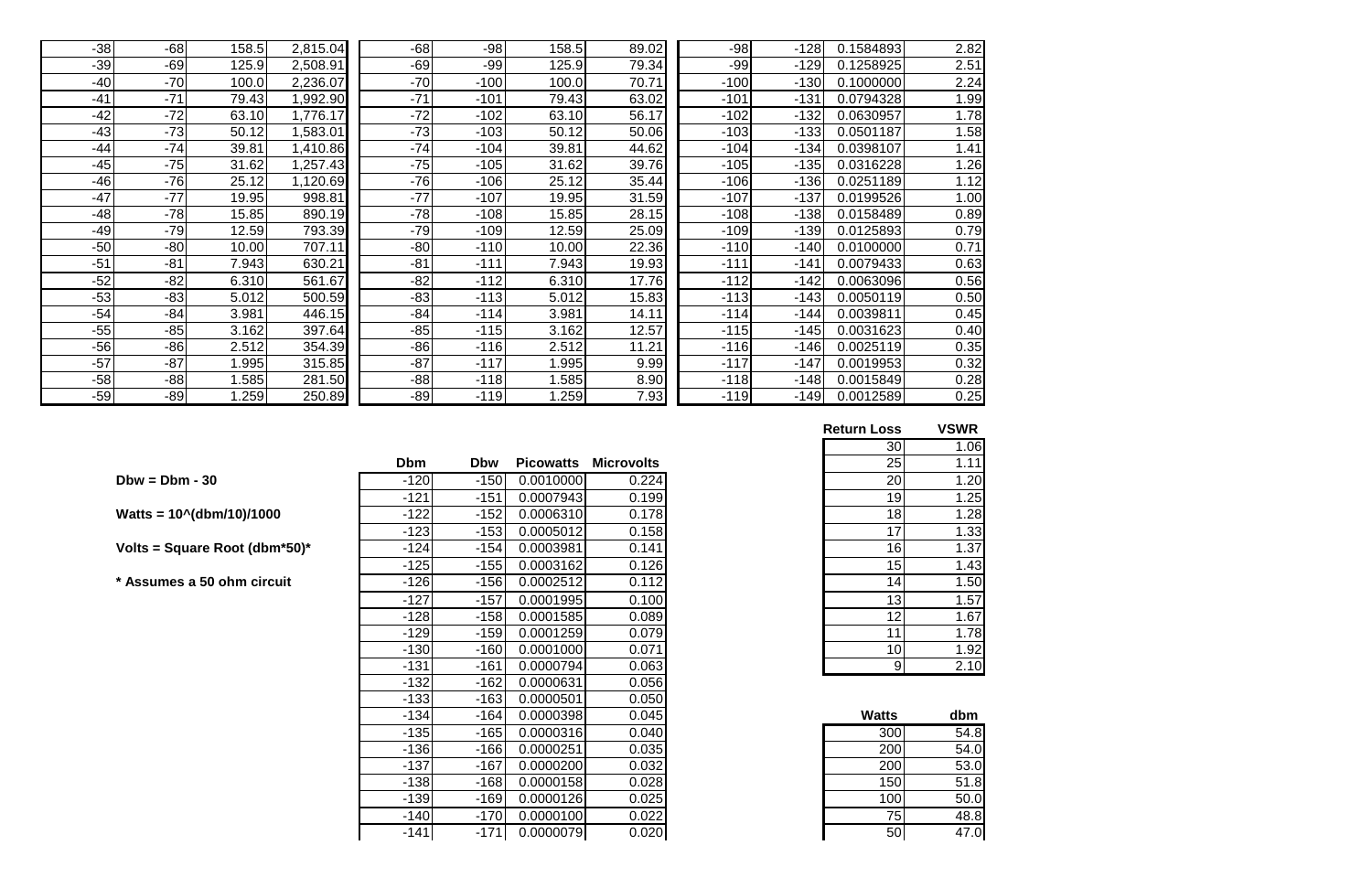| $-142$ | $-172$ | 0.0000063 | 0.018 | 25              |
|--------|--------|-----------|-------|-----------------|
| $-143$ | $-173$ | 0.0000050 | 0.016 | 20              |
| $-144$ | $-174$ | 0.0000040 | 0.014 | 15              |
| $-145$ | $-175$ | 0.0000032 | 0.013 | 10 <sub>1</sub> |
| $-146$ | $-176$ | 0.0000025 | 0.011 | 5               |
| $-147$ | $-177$ | 0.0000020 | 0.010 |                 |
| $-148$ | $-178$ | 0.0000016 | 0.009 |                 |
| $-149$ | $-179$ | 0.0000013 | 0.008 |                 |
| $-150$ | $-180$ | 0.0000010 | 0.007 |                 |

| $2\overline{5}$ | 44.0 |
|-----------------|------|
| 20              | 43.0 |
| 15              | 41.8 |
| 10              | 40.0 |
| 5               | 37.0 |
| 4               | 36.0 |
| 3               | 34.8 |
| $\overline{2}$  | 33.0 |
|                 | 30.0 |

| $dbm = 10^*log(Power/1mW)$ |
|----------------------------|
| <b>Power is in Watts</b>   |